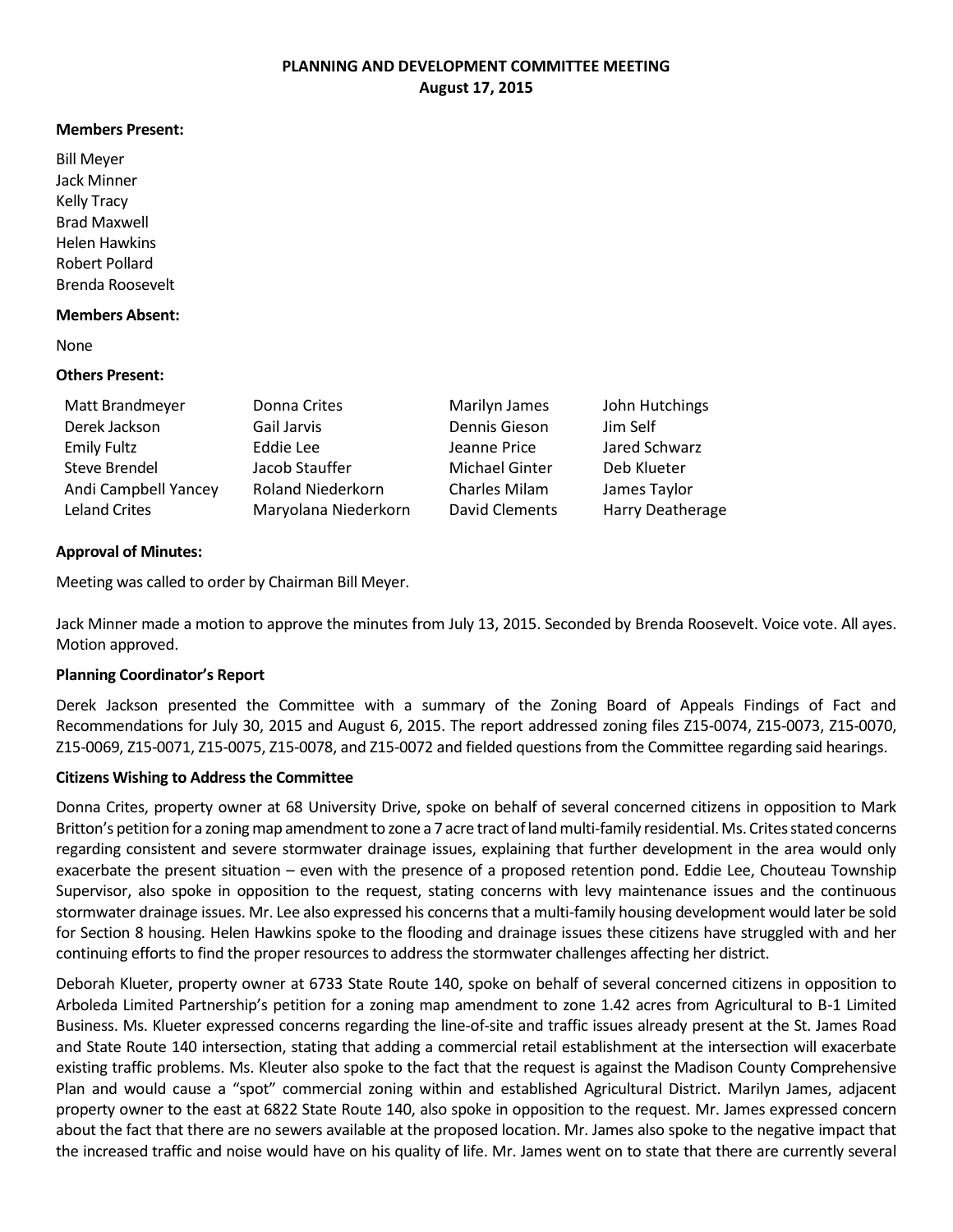Dollar General Stores in the area, asserting that he does not think that the market can support an additional location – which would leave him living next door to an abandoned retail space or whatever type of business would locate there next. Jean Price, nearby property owner, reiterating the concern regarding traffic. Ms. Price stated that there are already issues caused by the mix of agricultural and vehicular traffic along St. James Road and State Highway 140, asserting that adding more vehicular traffic to the situation by building a Dollar General at the intersectionwill only make the matter worse. Jacob Stauffer, developer on the Dollar General project, spoke in support of the petition. Mr. Stauffer stated that the proposal is to build a 9,100 sf Dollar General Store, an approximated \$1 million investment. Mr. Stauffer said that the store would provide 8-12 jobs for the area. Mr. Stauffer explained that the store is expected to generate \$1.5 million in annual sales and is projected to bring the county an additional \$50 thousand per year in property tax revenue and an additional \$35 thousand per year in sales tax revenue. Mr. Stauffer stated that the intersection already has quite a bit of development since there is a turn land striped in and the road is wider there. Mr. Stauffer stated that IDOT has expressed potential for widening the roadway in the future and has asked that room be allotted for a possible expansion if the Dollar General is to be built. Mr. Stauffer also stated that they would provide the county \$120 thousand to signalize the intersection with traffic lights and offered to make that a condition of approval for the zoning map amendment. Mr. Stauffer explained that a traffic engineerreviewed the site lines. The engineer found that there is 800 ft. of visibility in both directions and that only 495ft of visibility are needed to achieve a safe stopping distance at 55 MPH, the speed limit at the proposed location. Mr. Stauffer concluded that the improvements they are willing to facilitate and pay for should ameliorate any traffic concerns. Mr. Stauffer also spoke to the lack of sewers at the proposed location, asserting that they plan to install an advanced high-capacity drip system that would be able to handle much more than a standard septic system and should not cause any issues or hurt the ground water. Mr. Stauffer also proposed advanced screening measures in an effort to address the concerns of the adjoining property owner. Mr. Stauffer also spoke to the county's Comprehensive Plan, asserting that he does not think it's the county's goal for that area to continue to be Agricultural/Vacant in land use, and that the goal would not be realistic. Mr. Stauffer stated that the county's future land use map was a prediction and that pockets of development are going to occur. Mr. Stauffer also asserted that signalizing and locating a Dollar General Store at the intersection would increase the surrounding property values. Mr. Stauffer concluded that he believes the request is reasonable and that he'd by happy to address any additional concerns. Bonnie Sanderson, nearby property owner on St. James Road, also spoke in opposition to the request. Ms. Sanderson stated that the surrounding community is already saturated with Dollar General Stores, citing the stores located in Bethalto and Bunker Hill and one currently under construction in Hamel. Ms. Sanderson echoed previous concerns about the viability of another Dollar General Store located in such close proximity to three other Dollar General Stores. Committee Member Kelly Tracy asked for clarification about the proposed Dollar General's proximity to the municipal limits of Hamel – it is approximately 5 miles from Hamel.

Charles Milam, property owner at 1943 Marine Road, expressed safety concerns he has with a 9 member family inhabiting a converted post-frame metal storage building at 1927 Marine Road. Mr. Milam stated that the Planning and Development Department had visited the property several times, but that the dangerous living conditions remain. Mr. Milam explained that the building had been condemned in February of 2015 and that the family has been in adjudication for outstanding violations at the property. Mr. Milam expressed concern for the safety of the 7 minor children living there, citing deficiencies with the electricity and sewer systems to the building. Mr. Milam also explained that DCFS and the Troy School District had also been made aware of the situation. Matt Brandmeyer explained that this has been a long-standing issue, and that a path to compliance had been establish by each side's legal counsel that would have led to an occupancy permit being issued once all the building code violations were addressed. Mr. Brandmeyer went on to explain that until recently the department had thought that full compliance was achievable and being actively pursued by the inhabitants and was only recently made aware of the lack of cooperation. Kelly Tracy spoke to the lack of support she's had from DCFS in finding resources for the children. Mr. Brandmeyer stated that we would move forward with adjudication on the case.

### **Old Business:**

None

# **New Business:**

Helen Hawkins made a motion to approve Resolutions, Zoning Board of Appeals' Findings of Fact, and Recommendations for July 30, 2015 and August 6, 2015. Seconded by Kelly Tracy. Voice vote. All ayes. Motion approved.

Derek Jackson presented a Resolution Authorizing a Text Amendment to the Madison County Zoning Ordinance to Create a Special Use for Reception Venues within Agricultural District to the Committee. Mr. Jackson explained that the resolution